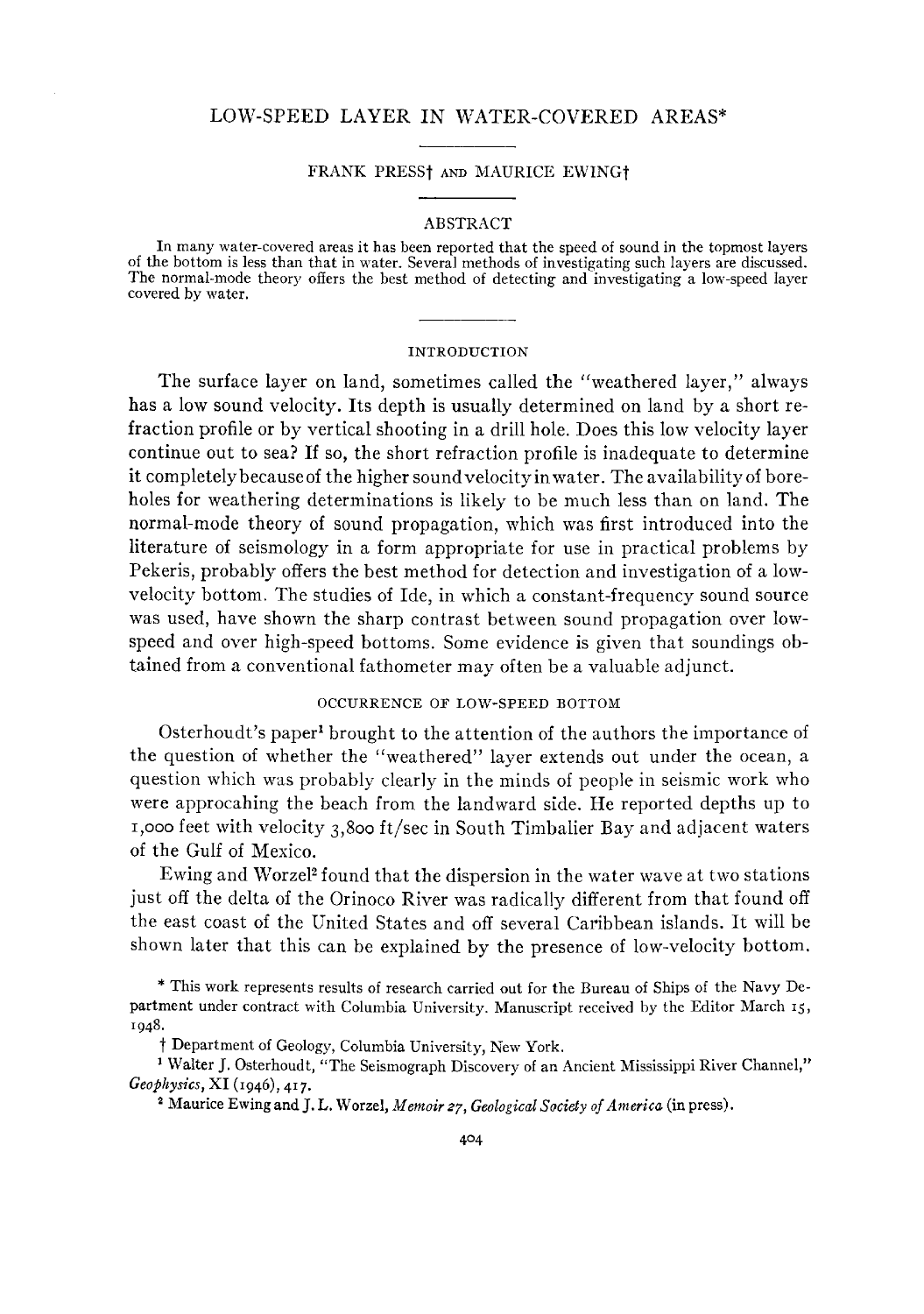The refraction travel-time curves in this offshore work seldom have observations at less than about one-half mile, but even these curves showed the probability of low-velocity bottom at the Orinoco Stations.

Ide, Post and Fry3 working in the mouth of the Potomac River, have found abundant evidence that the sound velocity in the bottom is lower than that in water in the summer time.

Several investigators,4 • 5 • 6 making fathometer surveys, have found a reflecting surface beneath the bottom giving an echo so strong, relative to the echo from the bottom, that it is almost certain that the intervening layer has low sound velocity.

These occurrences support the plausible hypothesis that the low-velocity bottom is most likely to be found in areas of rapid deposition.

### METHODS OF INVESTIGATION

Shooting in bore holes.—Any of the conventional methods of "weathering" determination based on bore holes would probably work as well at sea as on land, but one reason for preparing the present paper is that there probably will never be many bore holes available at sea.

*Refraction time-distance curve.-Typical* records from short refraction shots at sea in a region of high-velocity bottom are shown in Figure  $1A$  and B. The timedistance curve derived from these and related records is shown in Figure 2. The seismograms show the first arrivals to be low-frequency waves which have come through the ground. They are followed by an abrupt arrival of high-frequency sound, which marks the beginning of the water wave. At practically every station investigated, the high-frequency sound in the water wave arrives superposed on ground waves, and because of dispersion, shows a gradual decrease in frequency.

In all of our work the water-wave travel time has been used to give the distance to the shotpoint, assuming the speed of sound in water derived from the temperature and salinity of the water. The water wave has always been readily distinguished by its high-frequency character and, at short or moderate distances by its high amplitude. In the time-distance curves the unit of distance is usually taken, for the sake of convenience, as the distance sound travels through water in one second, so that all water-wave arrivals would plot on a line whose slope is unity.

In Figure 2 the ground waves arrive ahead of the water waves and plot on a line through the origin whose slope indicates a sound velocity  $5,900/4,925$  times

3 J. M. Ide, R. F. Post, and W. S. Fry, "The Propagation of Underwater Sound at Low Frequencies as a Function of the Acoustic Properties of the Bottom," Naval Research Laboratory Report S-2rr3(August, 1943). 4 K. T. Adams, *Hydrographic Manual,* Special Publication No. 143, U. S. Coast and Geodetic

Survey (1946), p. 571.

& F. L. Peacock, Season's Report, U. S. Coast and Geodetic Survey Archives, Project No. 248, Gulf of Maine (1940), 15 pages.<br>6 H. W. Murray, "Topography of the Gulf of Maine-Field Season 1940," *Bulletin Geological* 

*Society of America, 58* (1947), 153-196.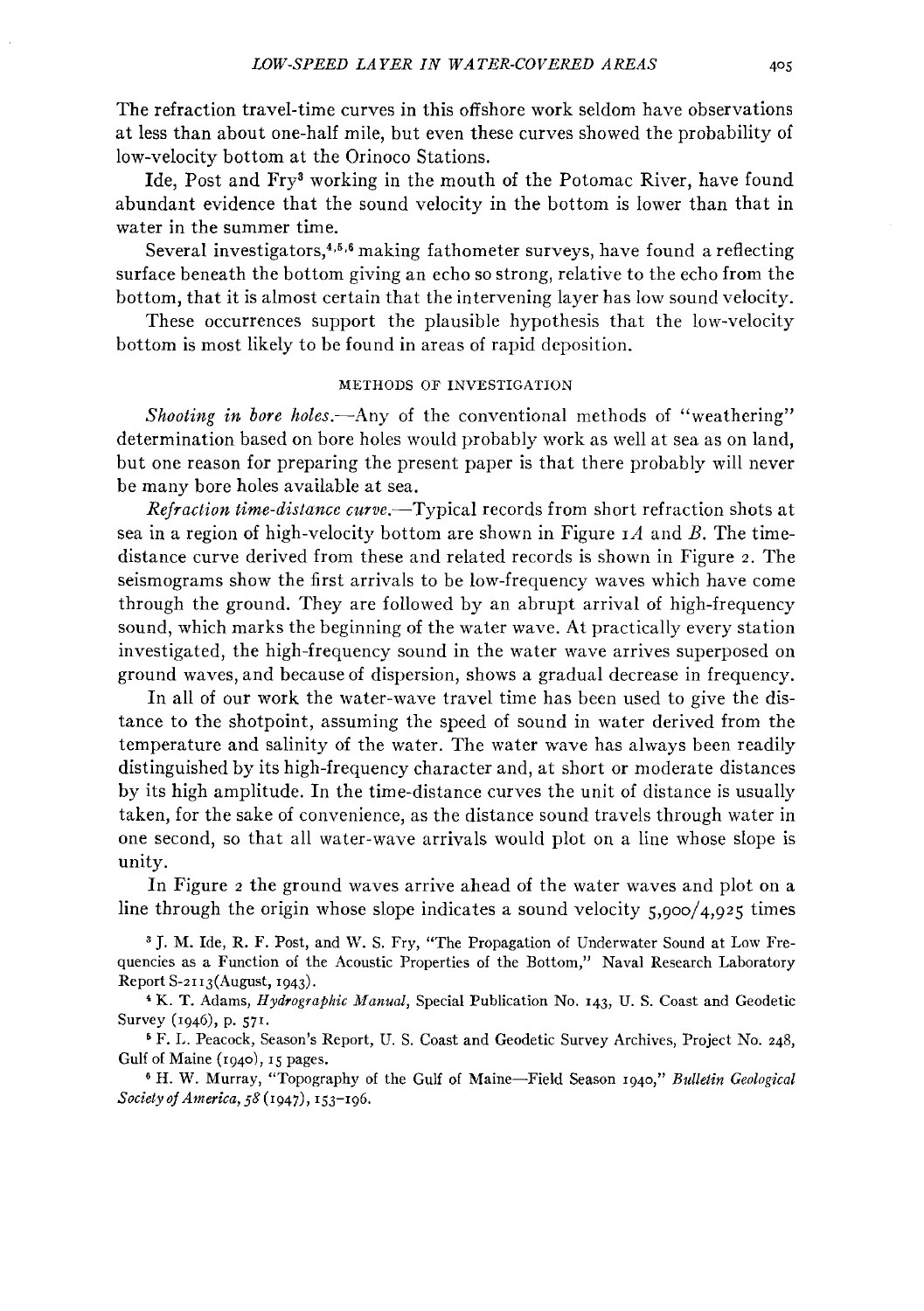

FIG. 1. Typical records from short refraction shots at sea in a region of high-velocity bottom (A and B) and in a region of low-velocity bottom  $(C \text{ and } D)$ .

greater than that in water. Such data are conclusive evidence that the velocity of sound in the bottom is greater than that in the water by the amount indicated. In all cases where this type of time-distance curve has been found, the dispersion in the water wave gives concordant information about the bottom.

In Figure 1, C and D are typical records from short-refraction shots at sea in a region of low-velocity bottom. The time-distance curve for these and the related shots is shown in Figure 3. The seismograms show the first arrival to be highfrequency sound for record C, which is at the shortest distance. For longer shots, as typified by record  $D$ , the low-frequency ground waves arrive first, but they plot on a line which passes well above the origin, with an intercept of 0.09 sec.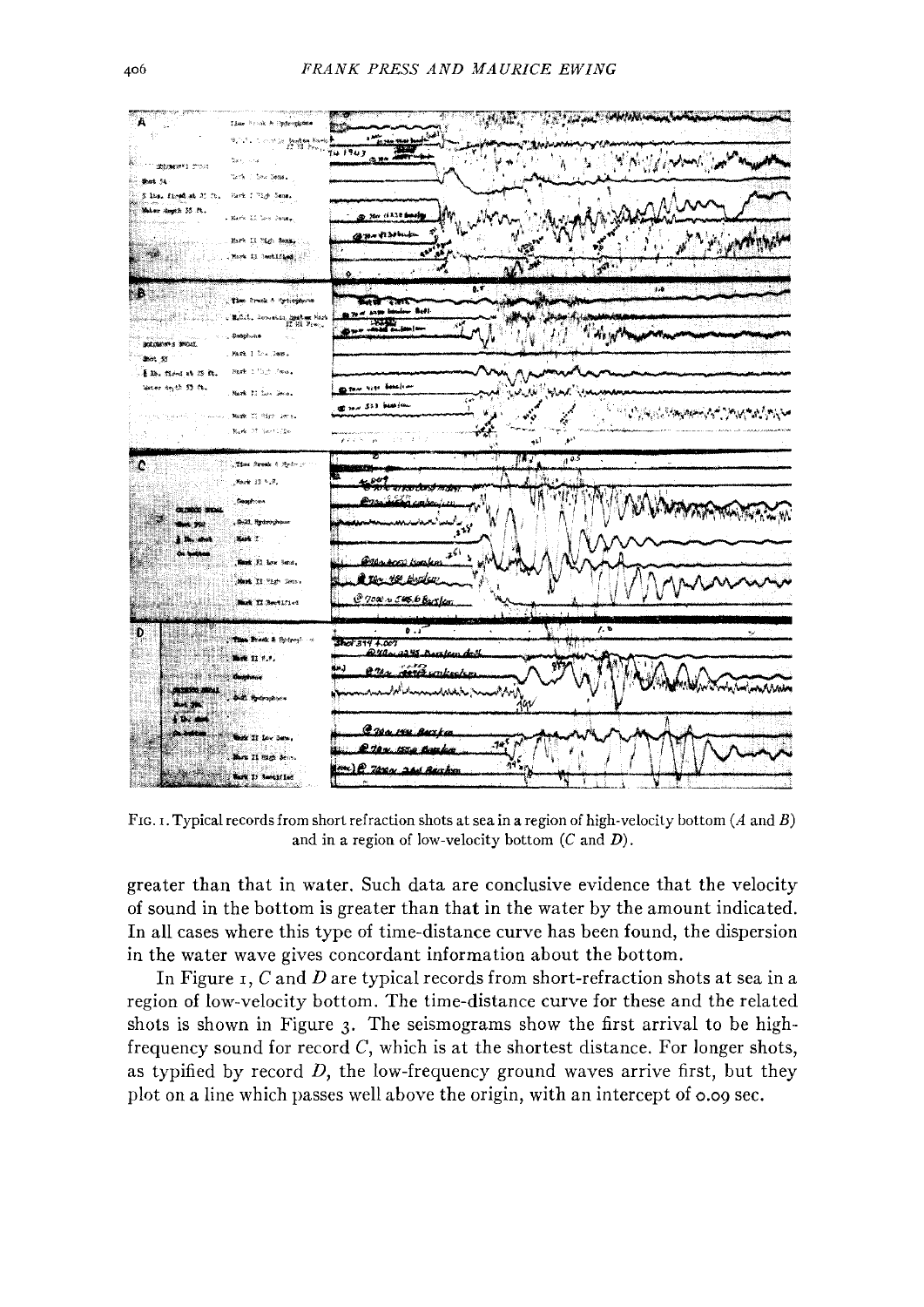On the basis of the standard theory<sup>7</sup> for interpretation of refraction profiles, the presence of the intercept and the absence of a ground-wave arrival on record C indicate that the first layer of the ocean bed has a sound velocity less than that of water. Study of the relative amplitudes in the four records of Figure I leaves little hope that the arrival of a ground wave, similar to the first arrival of  $A$  and  $B$ , could be identified if it arrived shortly after the water wave. On the basis of the



FIG. 2. Typical time-distance curve in a region of high-velocity bottom.

standard theory, if the ground waves in Figure 3 corresponding to the lowvelocity layers could be identified, the thickness  $H$  of this layer would be given by

$$
H = V_2 T_3 / 2 \cos \alpha \tag{1}
$$

where  $V_2$  is the velocity of sound in the second layer (first layer of the bottom),  $\alpha = \sin^{-1} V_2/V_3$  with  $V_3$  the velocity of the third layer (second layer of the bottom), and  $T_3$  the intercept of the  $V_3$ -branch of the travel-time curve. Thus the depth can be computed only if the velocity  $V_2$  is known from some independent measurement.

<sup>7</sup> See for instance: Maurice Ewing, G. P. Woollard, and A. C. Vine, "Geophysical Investigations" in the Emerged and Submerged Atlantic Coastal Plain, Part III: Barnegat Bay, New Jersey, Section," Bull. Geol. Soc. of Amer., 50 (1939), 257-296.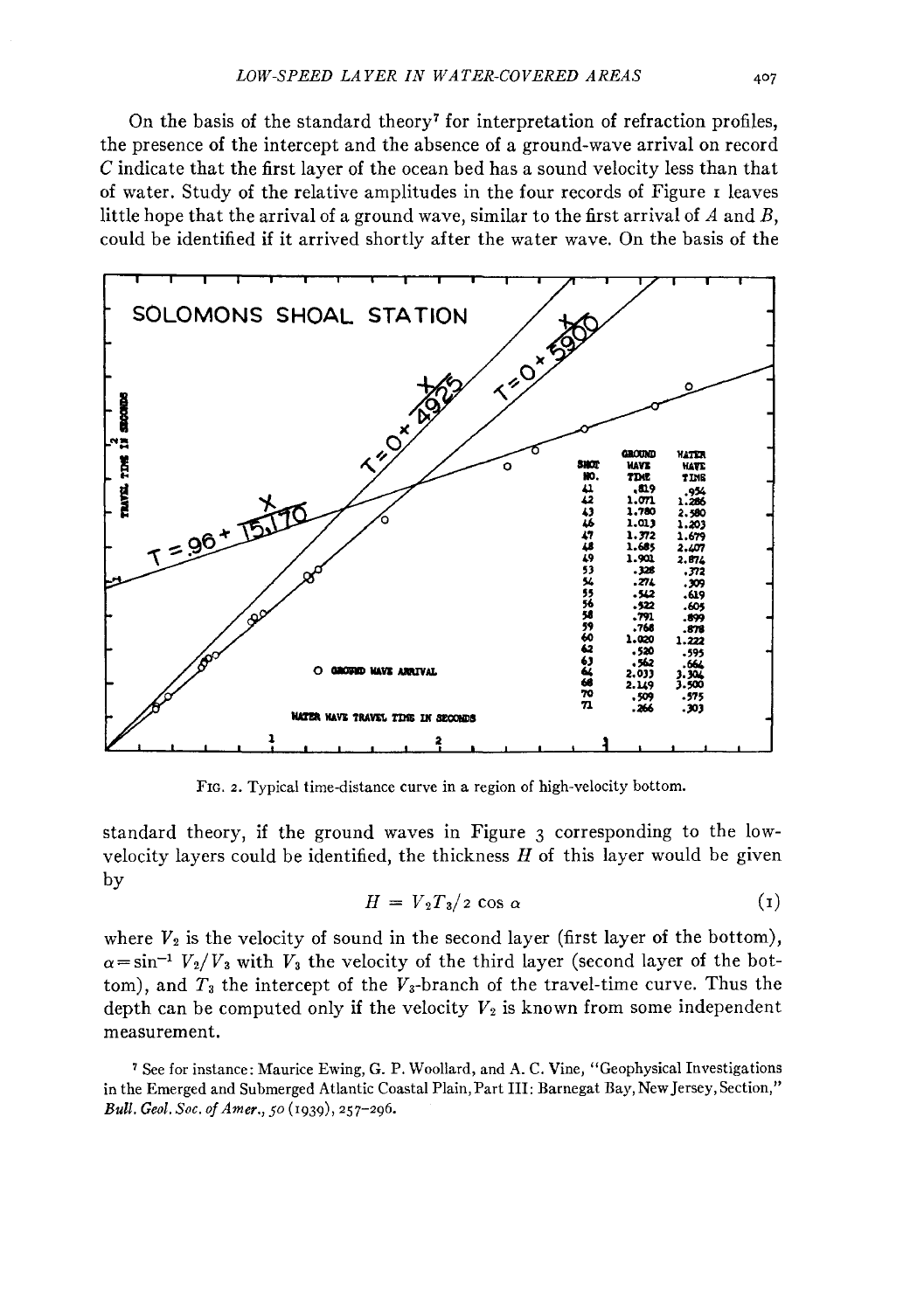The standard interpretation has been that the water waves are of high frequency because the water is a superior elastic medium which passes all frequencies well. The low frequency of the ground waves has been explained on the basis of imperfections in the elasticity of the earth, which discriminated strongly against the high frequencies through absorption. The contrast between this view and that based on the normal-mode theory will be pointed out in a later section.



FIG. 3. Typical time-distance curve in a region of low-velocity bottom.

Soundings.—Examples of localities in which a fathometer receives an echo from some surface beneath the bottom have been reported by several investigators, for example, Adams<sup>8</sup> (1946). Murray<sup>9</sup> (1947) gives many beautiful examples in the Gulf of Maine of the dual bottom feature, mainly in depressions (Fig. 4). He attributes this to sedimentation on an older surface, and states that in many cases the reflection from the first bottom was much weaker than that from the second. He states further that the sedimentation areas are generally found in basins at depths greater than about 80 fathoms and that the sediment ranges in thickness

8 Op. cit., p. 571.  $\degree$  Loc. cit.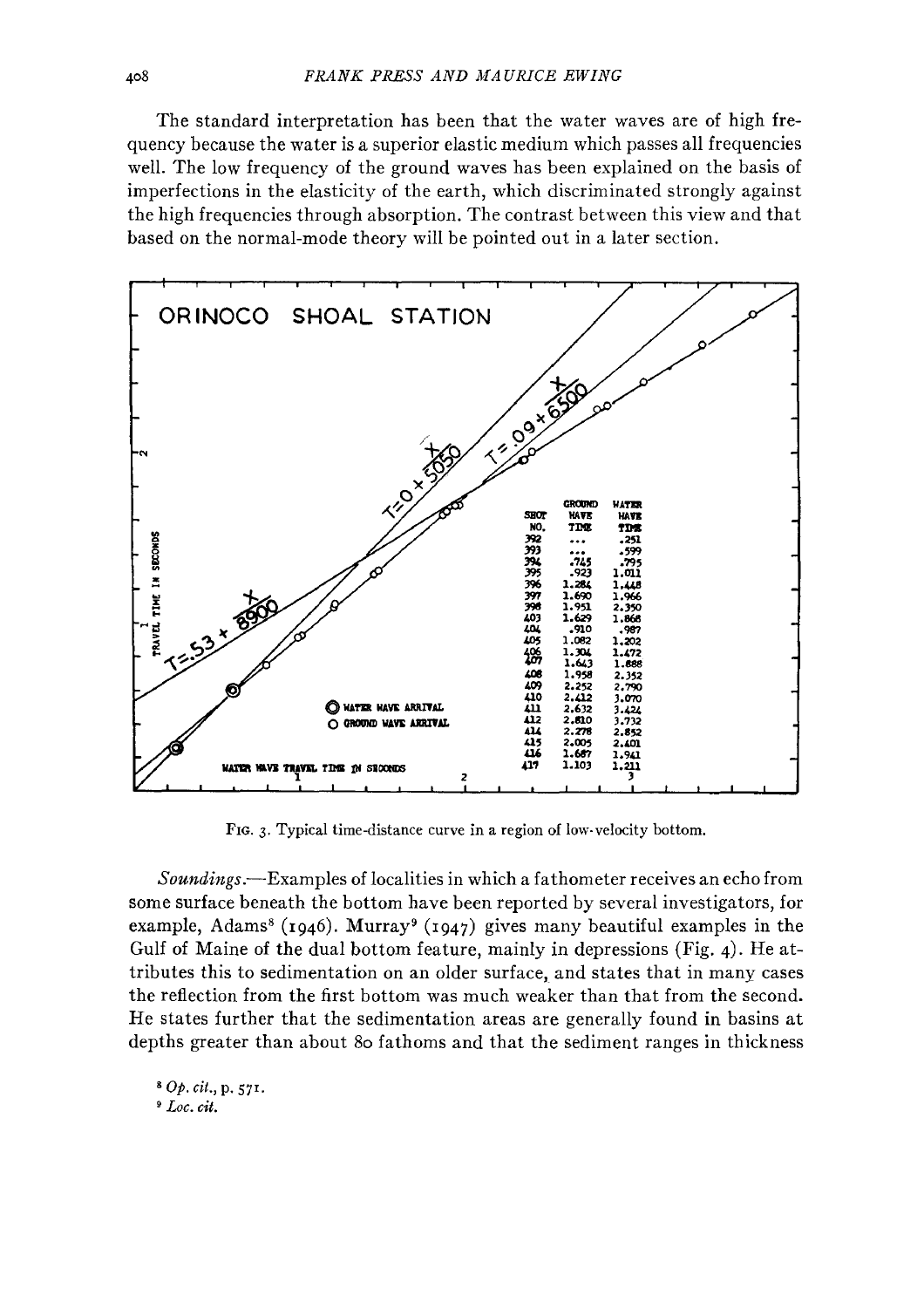from a thin film up to about 90 feet. There is no evidence in the fathometer readings alone whether the velocity in the sediment is greater or less than that in water, only that the reflection coefficient at the water-sediment interface is small compared to that between the sediment and the older surface which is presumably the crystalline basement.

A. P. Crary, in a personal communication, has reported that in 1942, using a



FIG. 4. Composite tracings of Hughes Veselekari fathograms crossing Rodger Basin, Gulf of Maine. (U. S. Coast & Geodetic Survey.)

fathometer in the mouths of the Mississippi River, he noted a second bottom at a depth of some 70 fathoms.

It is of some interest to note that if  $s_2$  is the travel time indicated by the fathometer or other method for vertical travel from the ocean bottom to the reflecting lower surface, then we may put  $2H = V_2s_2$  into (1), obtaining the values  $V_2$  and  $H$  from

$$
s_2 = T_3/\cos \alpha,
$$
  
\n
$$
H = V_2 s_2 / 2.
$$
\n(2)

Thus if  $s_2$  is measured with a fathometer or by vertical seismic reflections, and  $V_3$  and  $T_3$  are measured from a refraction profile, H and  $V_2$  may be calculated. The precision of this measurement of  $V_2$  would be low because it involves the difference  $(s_2^2-T_3^2)$ , a small quantity.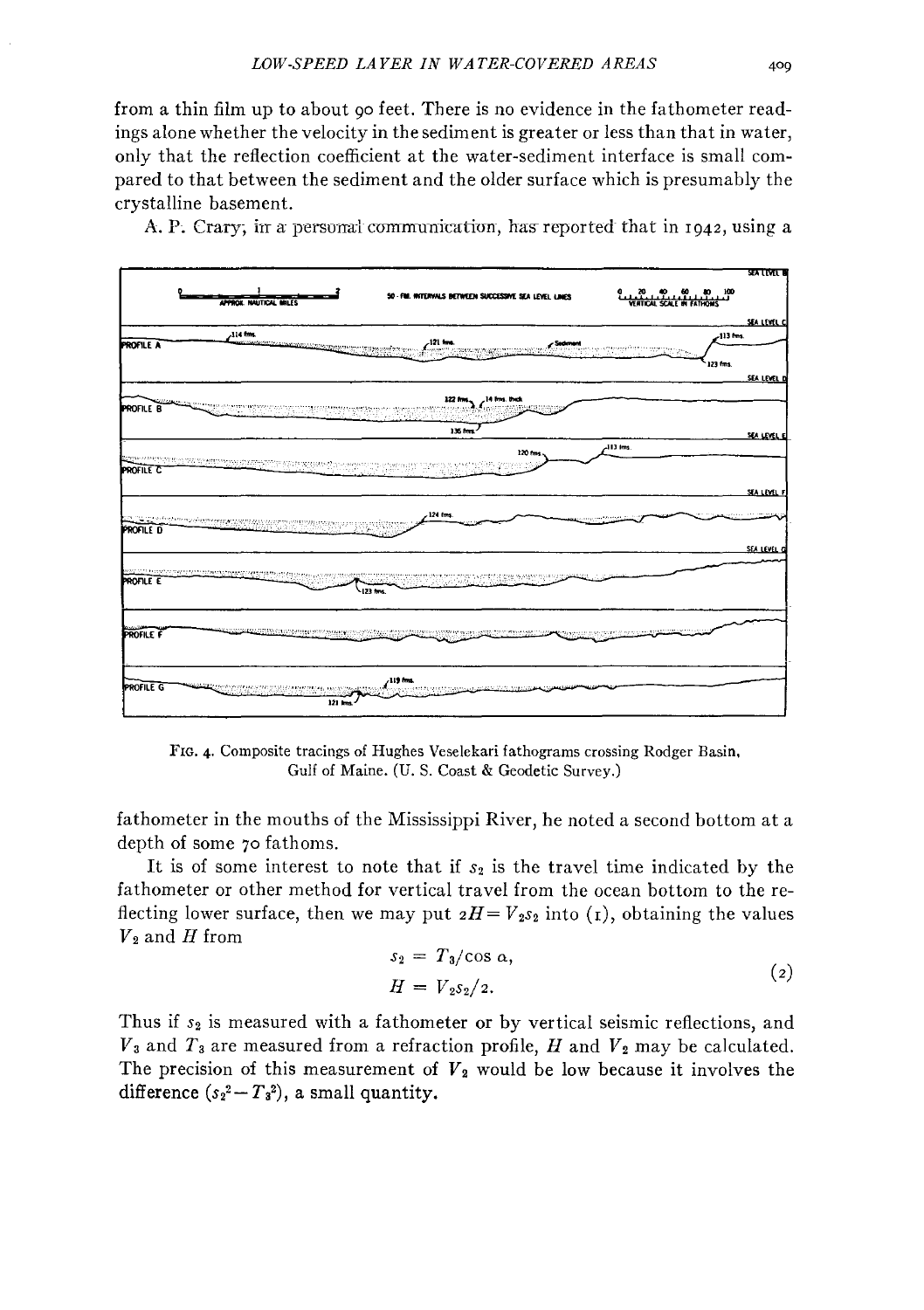Calculation of the relative intensities of sounds reflected at normal incidence from the dual bottoms yields results which may provide geological conclusions of some interest.

From Rayleigh<sup>10</sup> the ratio *R* of reflected to incident amplitude for normal incidence at the interface between two liquids of densities  $\rho_1$  and  $\rho_2$  and sound velocities  $V_1$  and  $V_2$  is

$$
R = (\rho_2/\rho_1 - V_1/V_2)(\rho_2/\rho_1 + V_1/V_2)^{-1}.
$$
 (3)

It may be noted that the absolute value of the reflection coefficient at a given in-



FIG. 5. Reflection coefficient *R* ior normal incidence on interface between two liquids plotted as a function of velocity contrast for various density ratios.

terface for normal incidence is unchanged when the direction of approach is reversed.

Figure 5 is a plot of reflection coefficient as a function of velocity contrast for various densities. On the supposition that  $\rho_2/\rho_1$ , is between 1.0 and 3.0 at the bottom, it is seen from the graph that R can be small only when  $V_1/V_2$  is of the same order of magnitude, which indicates a low velocity bottom  $(V_1 > V_2)$ . The large reflections from the lower interface observed by Murray therefore point strongly to a layer of mud, whose velocity is less than that of water, underlain by crystal-

<sup>10</sup> Lord Rayleigh, *Theory of Sound*, II, Macmillan, 1926, 82.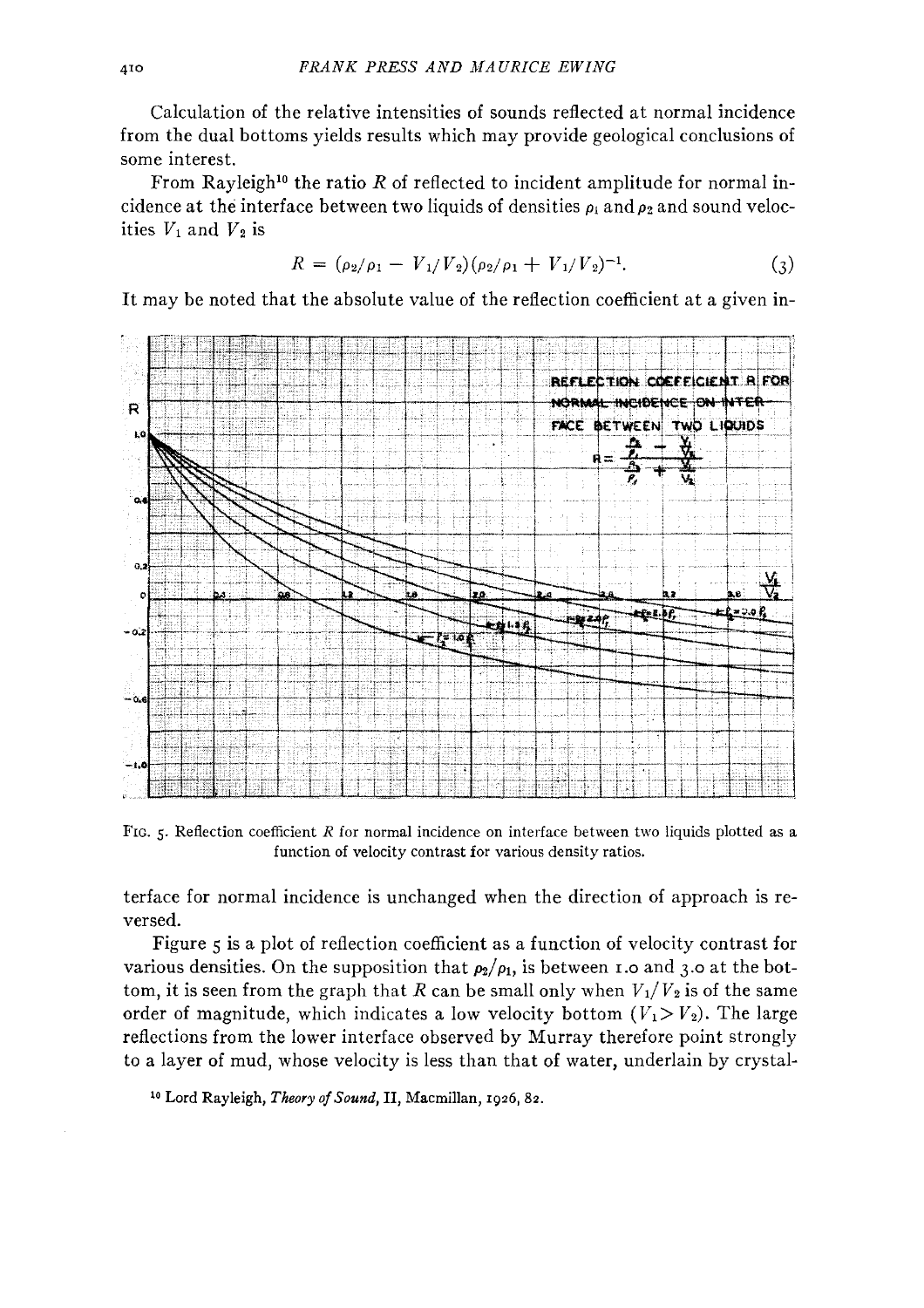line rock whose velocity is several times greater. This discussion is valid only for wave lengths small compared with the thickness of the layer.

*Dispersion in water waves from explosions—High-velocity bottom.—Pekeris<sup>11</sup> has* given the theory of normal-mode propagation for two and three liquid layers of



FIG. 6. Phase and group-velocity curves for normal-mode sound propagation in two liquid layers. (After Pekeris.)

successfully higher velocity. For the two layer case his results may be summarized by the family of phase-velocity and group-velocity curves plotted in Figure 6, with the acoustic properties of the layers as parameters.

A typical sequence of signals received from a distant explosion in shallow water is shown in Figure 7. This may be explained by referring to any one of the group-velocity curves of Figure 6. The first arrivals, corresponding to the extreme left end of the group-velocity curve, are low-frequency waves which have

<sup>11</sup> C. L. Pekeris, *Memoir 27*, *Geological Society of America* (in press).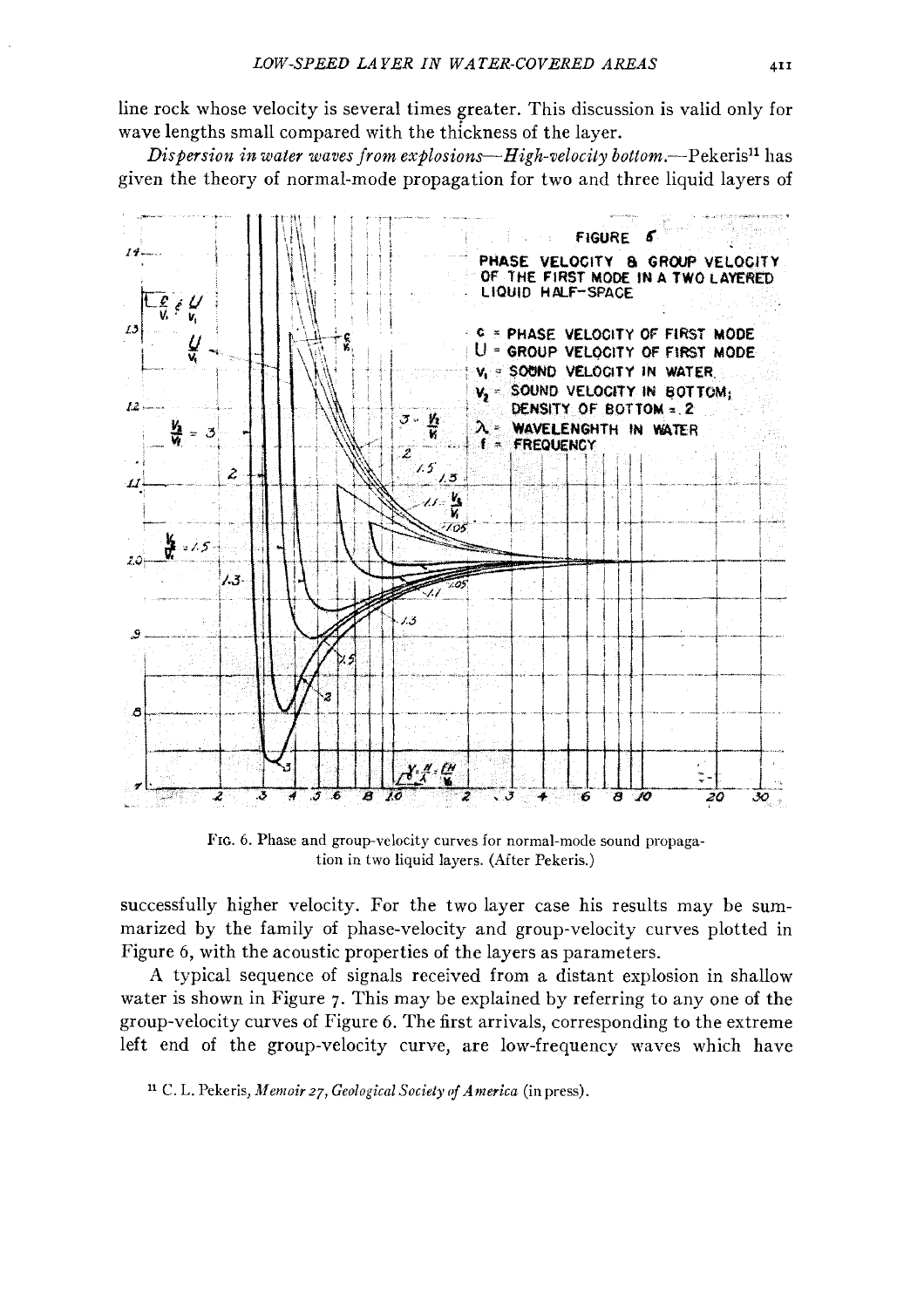travelled through the ground with velocity  $V_2$ . These are followed by waves with slowly increasing frequency which are abruptly interrupted by high-frequency waves, which arrive at the time corresponding to a velocity  $V_1$ . These high frequencies correspond to the extreme right-hand end of the group-velocity curve. Their frequency rapidly decreases until the time corresponding to the groupvelocity minimum, at which time the frequency is the same as that approached by



FIG. 7. Water-wave and portion of ground-wave arrival from a distant explosion in shallow water.

the earlier low-frequency waves. Waves corresponding to the part of the groupvelocity curve to the right of the minimum will be called water waves, those corresponding to the left part of the curve will be called ground waves. These distinctions strictly apply only to the two ends of the group-velocity curve, and ground transmission gradually changes into water transmission at the miqimum. Pekeris has named the frequency corresponding to the minimum of group velocity the Airy frequency and this part of the seismogram the Airy phase.

The Airy phase is characterized by large amplitudes which become the most prominent features of the seismograms at greater distances. The earlier part of the seismogram is usually affected by arrivals which have travelled through deeper, higher-speed layers. Thus the simple two-layer theory given above usually applies only to that part of the seismogram fairly near the water-wave arrivals, but the theory will account for that part of the seismogram in great detail.

In Pekeris' three-layer theory, the water waves behave much as they do for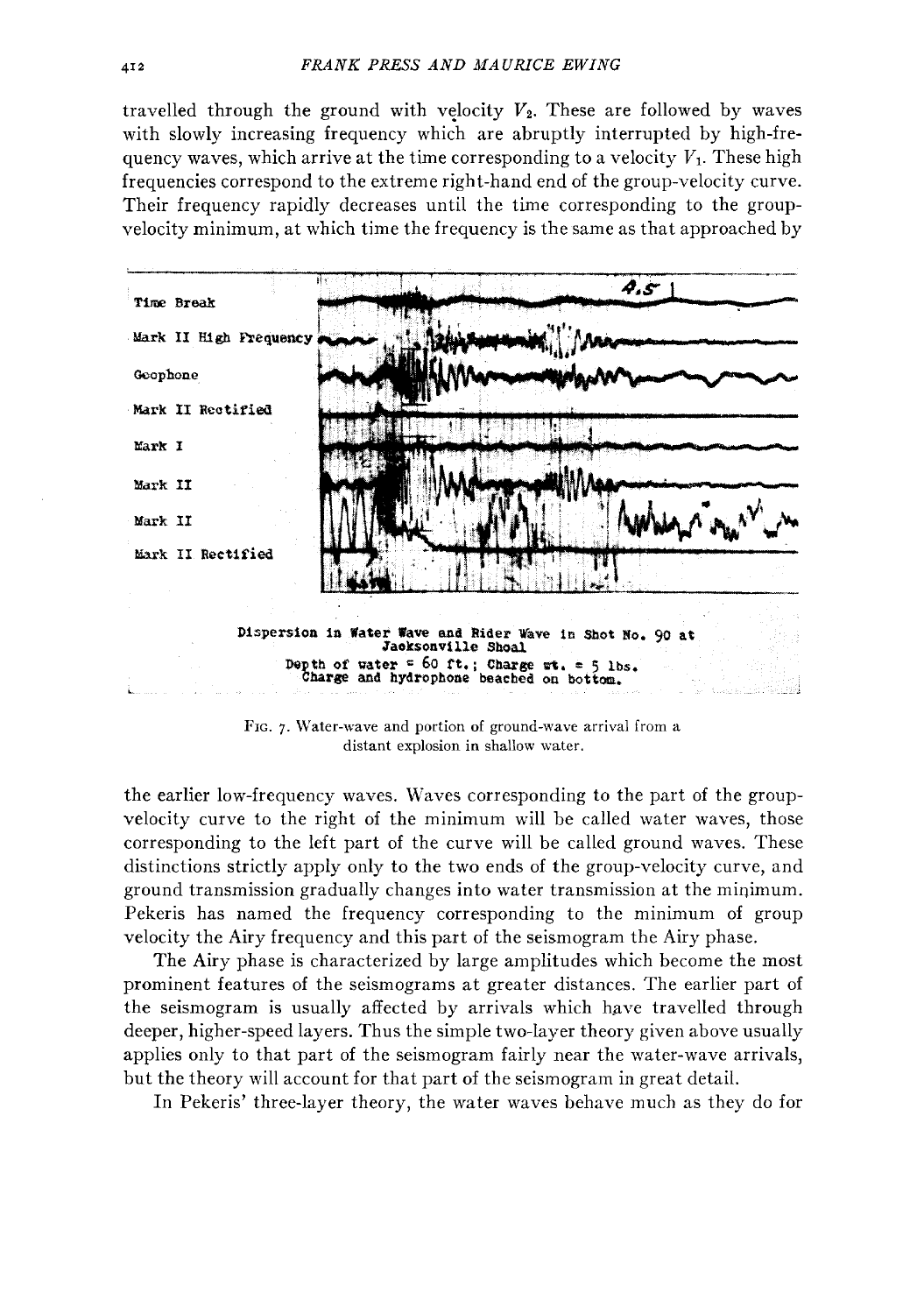the two-layer case, provided the second layer is several times thicker than the first.

*Dispersion in water waves from explosions-Low-velocity* bottom.-Calculations have been made for the phase and group velocity in case the bottom is composed of a low-velocity layer,  $V_2 < V_1$  underlain by a high-velocity layer,  $V_3 > V_1$ . These curves are shown in Figure 8 to consist of two branches. The first is much like



FIG. 8. Phase and group-velocity curves for normal-mode sound propagation in three liquid layers. The intermediate layer represents the low-velocity bottom.

those of Figure 6 and can be discussed in a similar manner. The high frequencies should now arrive with a velocity  $V_2$  appropriate to the low-speed layer instead of travelling with the speed of sound in water. At the time corresponding to the group velocity  $U = V_3$ , the waves arrive with the cutoff frequency. At the time corresponding to the minimum-group velocity, the Airy phase should arrive, and it should be the most prominent phase on the record. However, only that part of the group-velocity curve to the left of the minimum has as yet been observed. The failure to find the high-frequency part of the signal, and the Airy phase, travelling with velocities in the neighborhood of that for mud, is attributed to absorption phenomena in the mud, and possibly to stratification in the mud.

The second branch, in Figure 8, consists of two parts,  $A$  and  $B$ , and is dis-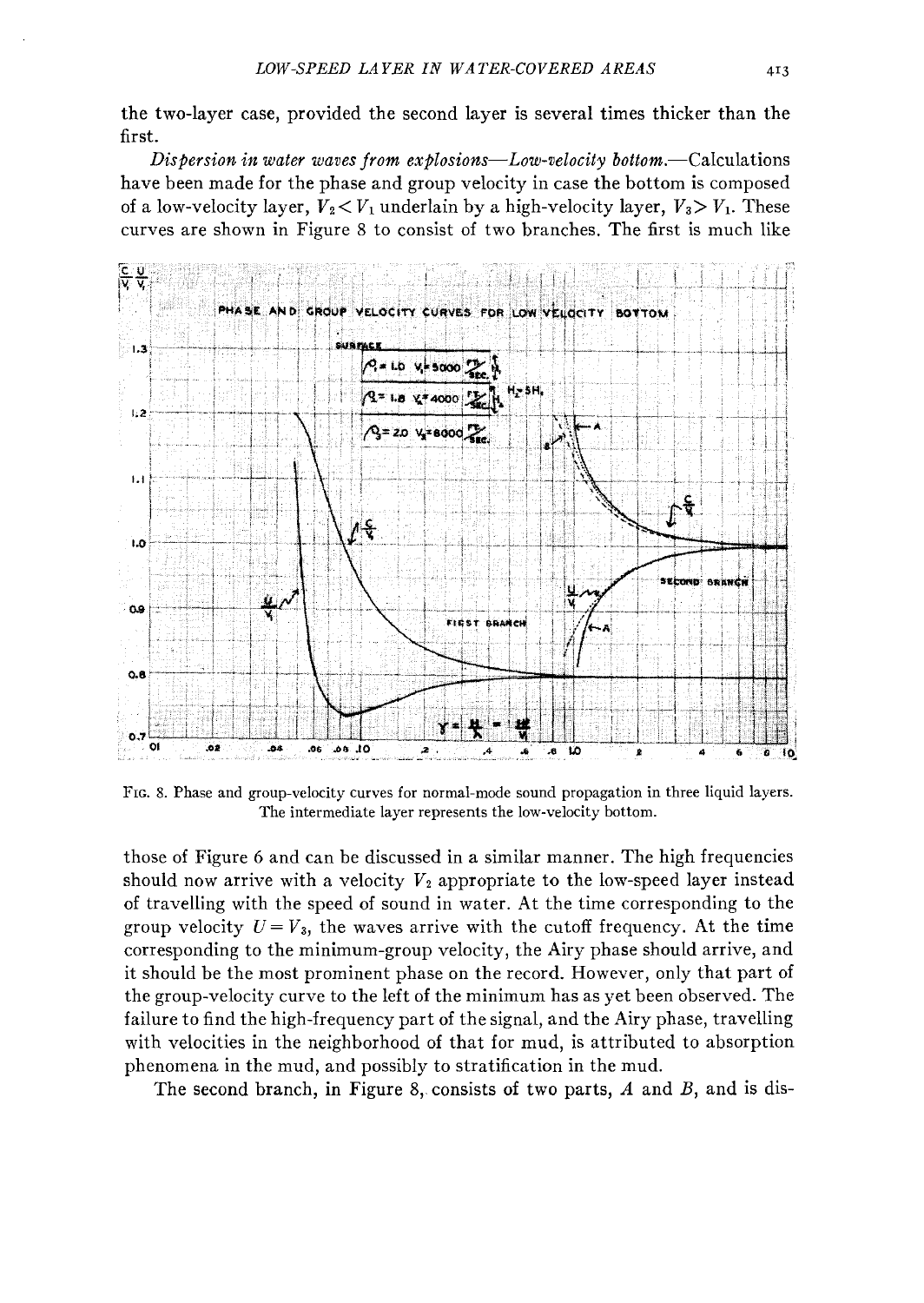tinguished by the absence of a minimum-group velocity. High-frequency waves will arrive with the velocity of sound in water. The lower frequencies will be highly attenuated because of loss of energy into the bottom. Branch II represents a type of propagation which is essentiafly characterized by multiple reflections in the water layer. The reflection coefficient for a ray incident on a low-velocity bottom increases with the angle of incidence. It approaches total reflection for grazing incidence, hence only those rays having grazing incidence will be propagated without severe loss of energy. It will be shown in the appendix that these rays contain only the very high frequencies. The occurrence of water waves consisting only of a brief burst of high-frequency sound is typical of the stations discussed in this paper, and is considered the best evidence for the existence of lowvelocity bottom.

*Ide's method of constant frequency.*—Ide<sup>12</sup> used a continuous-sound source of constant frequency mounted on a ship. The sound receiver was in the water, or on the bottom, or in the mud beneath the bottom. He measured the vertical and horizontal variation in intensity at various frequencies, in the range of frequency where the wave length is comparable to the depth of the water.

He established the existence of normal-mode propagation for both hard and soft bottoms, by means of several types of measurement. Since he was dealing with a continuous sound, he had no need to consider group velocity. Details of this work are given in reports of the Naval Research Laboratory, and Ide is now preparing them for publication.

### APPENDIX

### DERIVATION AND DISCUSSION OF THE PERIOD EQUATIONS

The complete theory of sound propagation in three liquid layers was given by Pekeris,13 who solved the problem for spherical waves originating at an impulsive point source. Pekeris did not examine the case for which the intermediate layer has a lower sound velocity than the first layer. The complete solution for the case of a low-velocity bottom can be obtained from the Pekeris theory, but it is sufficient for our purposes to discuss the solution for plane waves. The planewave solution results in the identical period equation given by Pekeris, and has the added advantage of giving an elementary picture of normal-mode propagation. For a rigorous derivation of the amplitudes and periods of sound waves originating in shallow-water explosions, one must use the methods of Pekeris.

Let us consider the propagation of plane sound waves in three liquid layers having densities  $\rho_1$ ,  $\rho_2$ ,  $\rho_3$ , sound velocities  $V_1$ ,  $V_2$ ,  $V_3$ , and thicknesses  $h_1$ ,  $h_2$ , and  $\infty$ , respectively. The cartesian coordinate system is chosen so that the xy-plane lies in the free surface, with *x* oriented in the direction of propagation, and the z-axis vertically downward. We introduce the sound potential  $\phi(x, z, t)$  related to

<sup>12</sup>*Loe. cit.*  13 *Loe. cit.*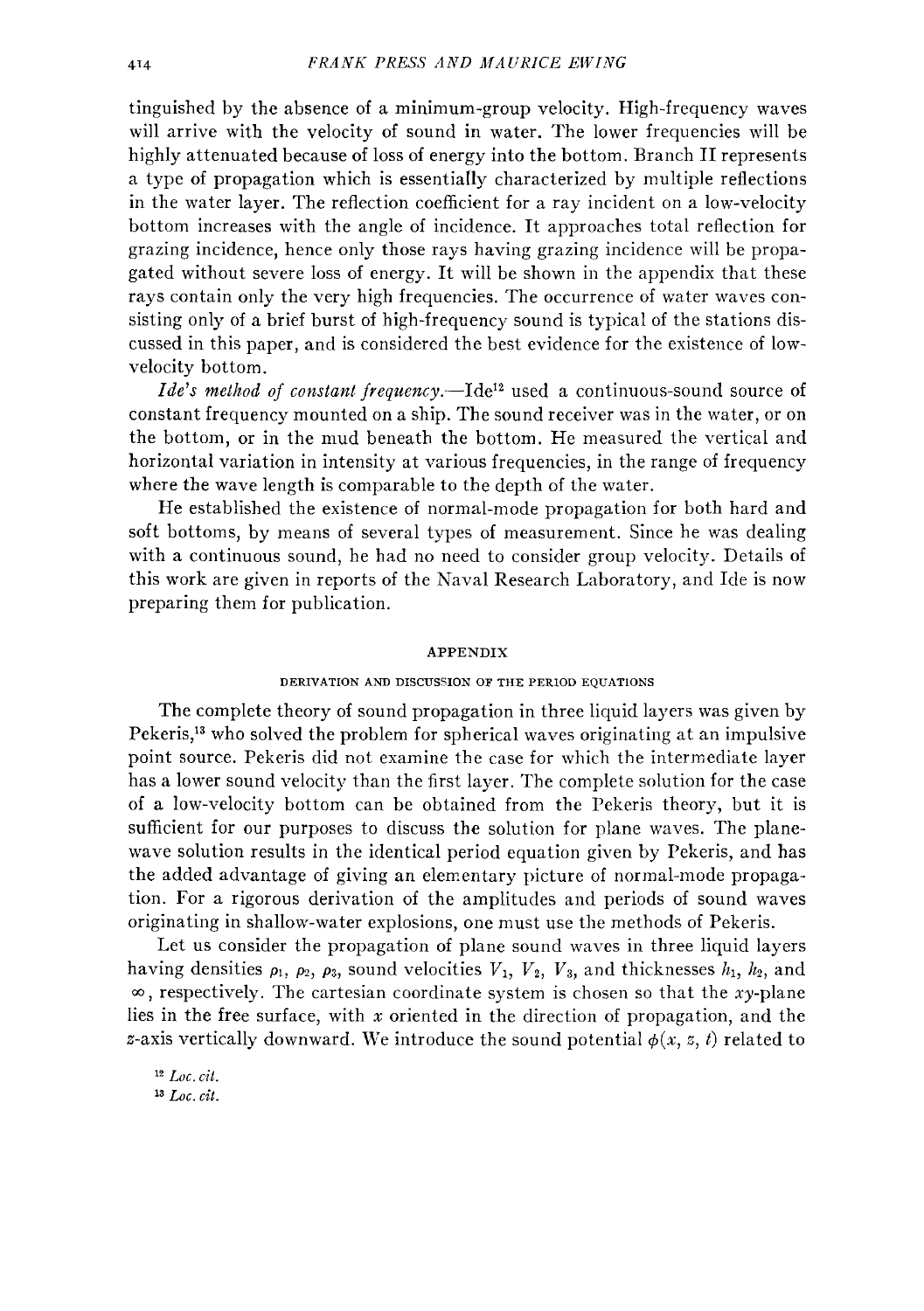the pressure  $\phi$  and the horizontal and vertical particle velocities  $u$  and  $w$  by the equations:

$$
p = \rho \partial \phi / \partial t, \qquad u = \partial \phi / \phi x, \qquad w = \partial \phi / \phi z.
$$
 (1)

It is required to find functions  $\phi_i$  which satisfy the wave equations

$$
\frac{\partial^2}{\phi_j}{\partial t^2} = V_j^2 \nabla^2 \phi_j; \qquad j = 1, 2, 3. \tag{2}
$$

It can readily be verified that solutions are of the form:

(a) 
$$
\phi_1 = A \exp [\eta_1 z] \exp [i(kx - \omega t)]
$$
  
\t $+ B \exp [-\eta_1 z] \exp [i(kx - \omega t)],$   
(b)  $\phi_2 = C \exp [\eta_2 z] \exp [i(kx - \omega t)]$   
\t $+ D \exp [-\eta_2 z] \exp [i(kx - \omega t)],$   
(c)  $\phi_3 = E \exp [-\eta_3 z] \exp [i(kx - \omega t)],$  (3)

where  $\eta_3$  is real and positive.

The function  $\phi_3$  is taken to decrease exponentially with depth since we are interested in the case where no energy is lost by refraction into the lowest layer. This is equivalent to postulating that only sound waves which are totally reflected at the lowest interface are considered in the solution. Substituting equations (3)<br>
in (2) gives the following relations:<br>  $n_1 = k(\mathbf{r} - C^2/V_1^2)^{1/2}$ , in  $(2)$  gives the following relations:

$$
\eta_1 = k(\mathbf{r} - C^2/V_1^2)^{1/2},
$$
  
\n
$$
\eta_2 = k(\mathbf{r} - C^2/V_2^2)^{1/2},
$$
  
\n
$$
\eta_3 = k(\mathbf{r} - C^2/V_3^2)^{1/2}.
$$
\n(4)

In these equations the phase velocity  $C$  is related to the wave number  $k$  and the angular frequency  $\omega$  by the equation  $C = \omega/k$ .

Equations (3) must satisfy boundary conditions which require the continuity of pressure and vertical particle velocity at the liquid interface, and zero pressure at the free surface. Thus we have

at 
$$
z = 0
$$
,  $\rho_1 \partial \phi_1 / \partial t = 0$ ;  
\nat  $z = h_1$ ,  $\rho_1 \partial \phi_1 / \partial t = \rho_2 \partial \phi_2 / \partial t$ ;  
\n $\partial \phi_1 / \partial z = \partial \phi_2 / \partial z$   
\nat  $z = h_1 + h_2$ ,  $\rho_2 \partial \phi_2 / \partial t = \rho_3 \partial \phi_3 / \partial t$ ,  
\n $\partial \phi_2 / \partial z = \partial \phi_3 / \partial z$ .

Substituting equations (3) in (5) and eliminating the constants *A, B,* C, *D, Ebe*tween the resultant expressions yields the period equation: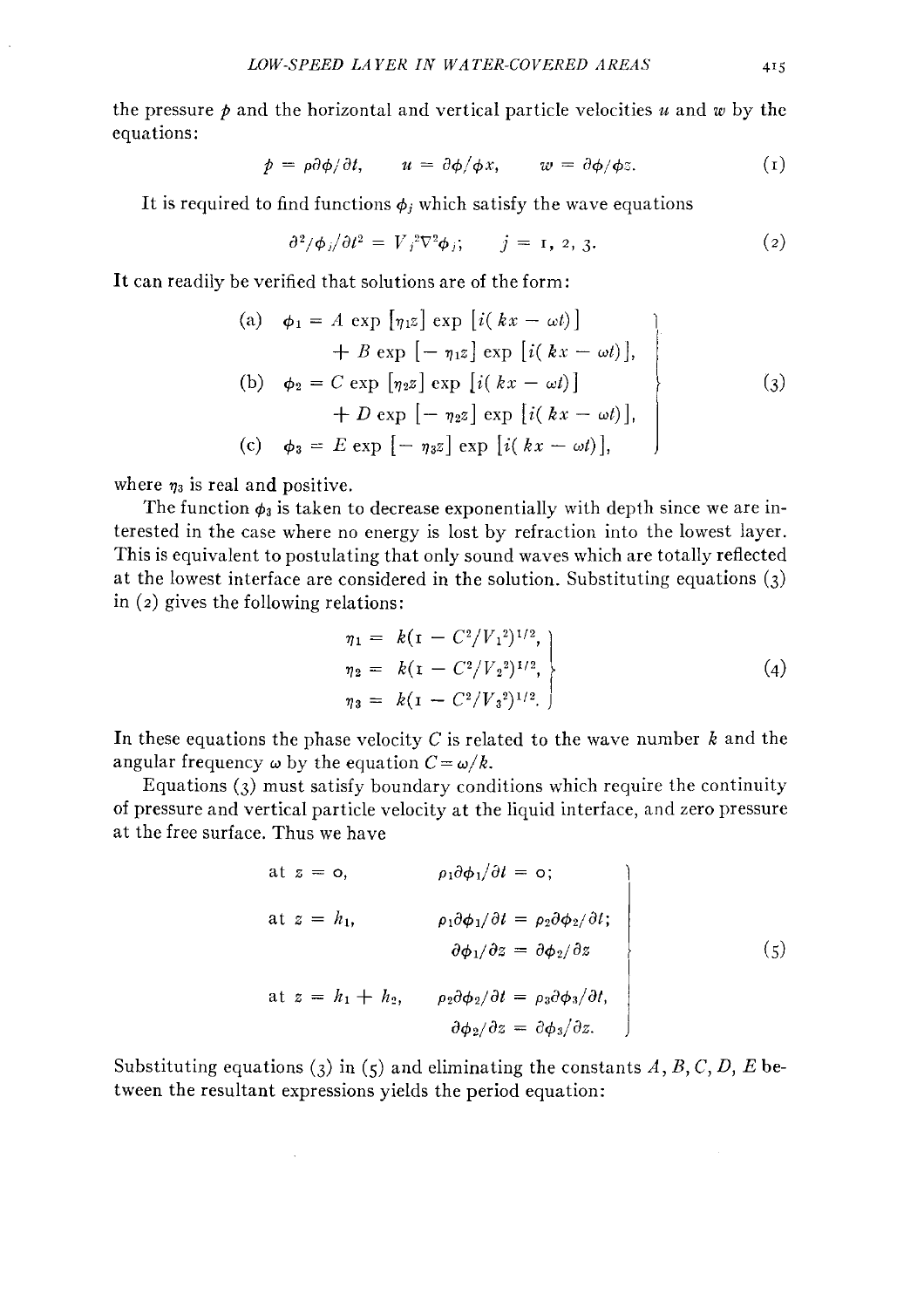$$
(\rho_1/\rho_2)(\mathbf{I} - C^2/V_2^2)^{1/2}(\mathbf{I} - C^2/V_1^2)^{-1/2} \tanh\left[kh_1(\mathbf{I} - C^2/V_1^2)^{1/2}\right] + \left\{(\rho_2/\rho_3)(\mathbf{I} - C^2/V_3^2)^{1/2}(\mathbf{I} - C^2/V_2^2)^{-1/2} \tanh\left[kh_2(\mathbf{I} - C^2/V_2^2)^{1/2}\right] + \mathbf{I}\right\} \times \left\{(\rho_2/\rho_3)(\mathbf{I} - C^2/V_3^2)^{1/2}(\mathbf{I} - C^2/V_2^2)^{-1/2} + \tanh\left[kh_2(\mathbf{I} - C^2/V_2^2)^{1/2}\right]\right\}^{-1} = \mathbf{0}.
$$
\n(6)

For the low-speed bottom  $V_2 < V_1 < V_3$ . It is also required that  $C < V_3$  in order for  $\eta_3$  to be real, and we have therefore the two cases:

I: 
$$
V_2 < C < V_1 < V_3
$$
,  
\nII:  $V_2 < V_1 < C < V_3$ ,

for which  $(6)$  reduces to:

*Case I.* 

*Case II.* 

$$
(\rho_1/\rho_2)(C^2/V_2^2 - 1)^{1/2}(\tau - C^2/V_1^2)^{-1/2} \tanh [kh_1(\tau - C^2/V_1^2)^{1/2}] + \{(\rho_2/\rho_3)(\tau - C^2/V_3^2)^{1/2}(C^2/V_2^2 - \tau)^{-1/2} \cdot \tan [kh_2(C^2/V_2^2 - \tau)^{1/2}] + \tau \} \times \{(\rho_2/\rho_3)(\tau - C^2/V_3^2)^{1/2}(C^2/V_2^2 - \tau)^{-1/2} - \tan [kh_2(C^2/V_2^2 - \tau)^{1/2}] \}^{-1} = o.
$$
\n(7)

$$
(\rho_1/\rho_2)(C^2/V_2^2 - 1)^{1/2}(C^2/V_1^2 - 1)^{-1/2} \tan\left[kh_1(C^2/V_1^2 - 1)^{1/2}\right] + \left\{(\rho_2/\rho_3)(1 - C^2/V_3^2)^{1/2}(C^2/V_2^2 - 1)^{-1/2} \right. \times \left\{(\rho_2/\rho_3)(1 - C^2/V_3^2)^{1/2}(C^2/V_2^2 - 1)^{-1/2} - \tan\left[kh_2(C^2/V_2^2 - 1)^{1/2}\right]\right\}^{-1} = 0.
$$
\n(8)

In Figure 9, *ADFGHI* represents the ray path of a plane wave which is reflected at the free surface, refracted into the second layer, and reflected at the interface of the second and third layer. As the wave front (shown by the dashed line) moves a distance  $BC = V_1$  in unit time, a point on the wave front moves a distance JK in the horizontal direction, where  $JK = C = V_1/\sin \theta_1 = V_2/\sin \theta_2$  and C is the phase velocity. In this representation the wave number  $k$  is given by  $k=(2\pi/\lambda_1)$  sin  $\theta_1=(2\pi/\lambda_2)$  sin  $\theta_2$ , where  $\lambda_1$  and  $\lambda_2$  are the wave lengths measured along the ray paths in layers r and 2 respectively.

In general a fraction of the wave will be reflected each time the ray crosses the intermediate interface. If we denote the reflection coefficients for waves incident upon the interface from above and below by  $R_{12}$  and  $R_{21}$  respectively, we have from Rayleigh<sup>14</sup>

14 Op. *cit.,* p. 81.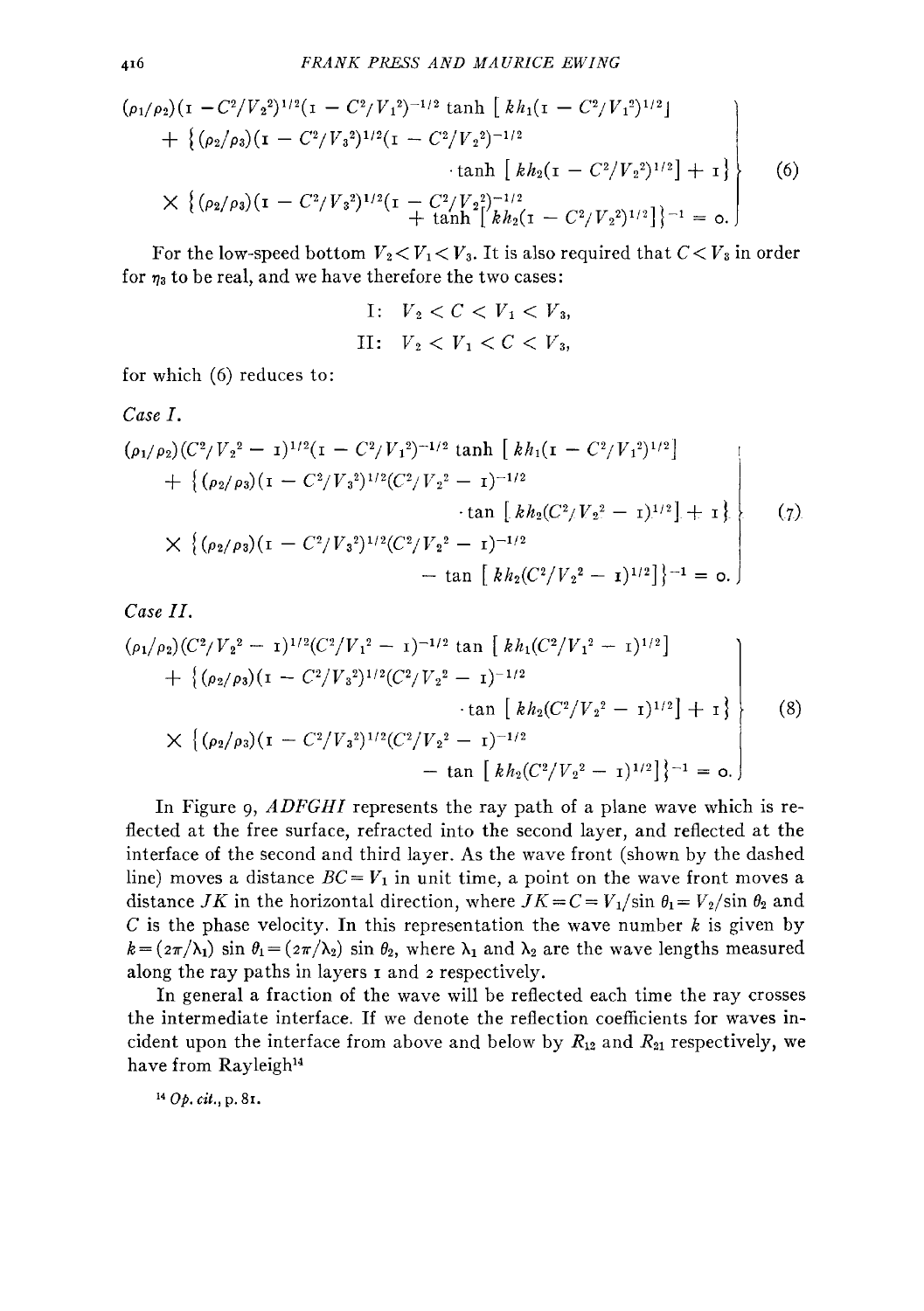$$
R_{12} = (\rho_2/\rho_1 - \cot \theta_2/\cot \theta_1)(\rho_2/\rho_1 + \cot \theta_2/\cot \theta_1)^{-1};
$$
  
\n
$$
R_{21} = (\rho_1/\rho_2 - \cot \theta_1/\cot \theta_2)(\rho_1/\rho_2 + \cot \theta_1/\cot \theta_2)^{-1} = - R_{12}.
$$
\n(9)

Using the relationships  $k(C^2/V_1^2 - 1)^{1/2} = (2\pi/\lambda_1)\cos \theta_1$ , and  $k(C_2^2/V_2^2 - 1)^{1/2}$  $=(2\pi/\lambda_2)\cos\theta_2$  the previous equations become

$$
R_{12} = [\rho_2/\rho_1 - (C^2/V_2^2 - 1)^{1/2}(C^2/V_1^2 - 1)^{-1/2}]
$$
  
 
$$
-[\rho_2/\rho_1 + (C^2/V_2^2 - 1)^{1/2}(C^2/V_1^2 - 1)^{-1/2}]^{-1}
$$
 (10)  
=  $-R_{21}$ .

For Case I where  $V_2 < C < V_1 < V_3$ ,  $R_{21}$  becomes complex and reduces to  $R_{21} = \exp$ .  $[-i\psi_{21}]$ , where  $\tan(\psi_{21}/2) = (\rho_2/\rho_1) (1 - C^2/V_1^2)^{1/2} (C^2/V_2^2 - 1)^{-1/2}$ . The complex reflection coefficient indicates that total reflection with a phase change of  $-\psi_{21}$  occurs for a ray incident on the first layer from below. Case I therefore represents a type of propagation in which the rays are confined to the lowvelocity layer because of total reflection at the boundaries of this layer.



FIG. 9. Ray diagram of normal-mode sound propagation for the case of a low-velocity bottom.

In Case II the rays are confined to the first two layers due to total reflection at the free surface with a phase change of  $-\pi$ , and total reflection at the lowest interface with a phase change of  $-\psi_{23}$  where  $\tan(\psi_{23}/z) = (\rho_2/\rho_3)$   $(r - C^2/V_3^2)^{1/2}$  $\cdot$   $(C^2/V_2^2-1)^{-1/2}$ .

The period equation for sound propagation in two or three liquid layers is simply the condition for constructive interference between the rays which are multiply reflected at the various boundaries. This can be readily shown when  $R_{12} = \infty$  or  $(\rho_2/\rho_1)$   $(C^2/V_1^2-\tau)^{1/2}$   $(C^2/V_2^2-\tau)^{-1/2} = \tau$ , that is, for the case when no partial reflection occurs at the interface between the first and second layers (Fig. 9).

If the wave front *EI* is to interfere constructively with the coincident wave front which has traversed the additional path *EFGHI,* it is required that:

$$
(2\pi/\lambda_2)EFG - \psi_{23} + (2\pi/\lambda_1)GHI - \pi = 2(n-1)\pi \quad n = 1, 2, 3, \cdots \qquad (11)
$$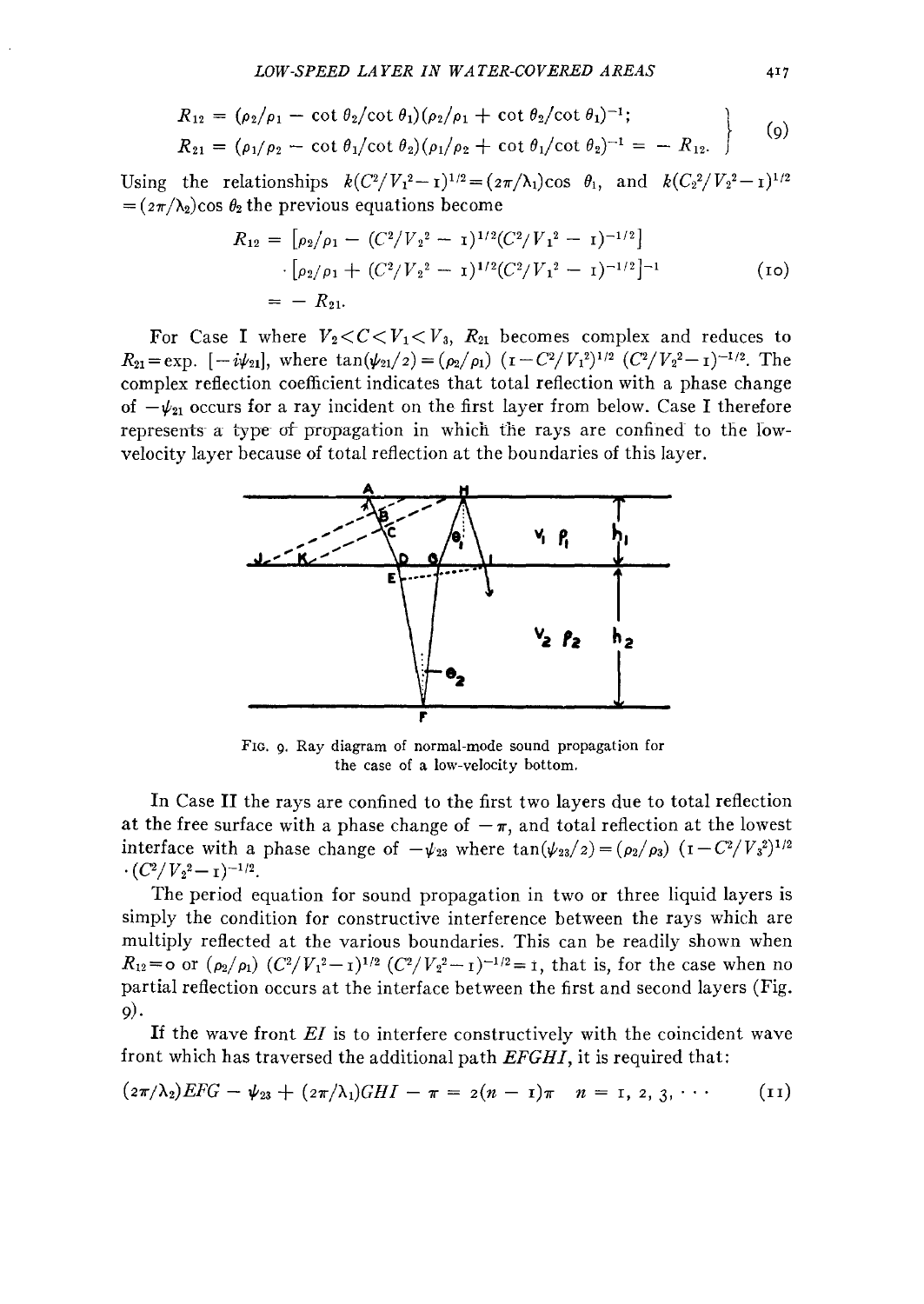where  $-\psi_{23}$  and  $-\pi$  are the phase changes that occur at the lowest interface and free surface respectively. From the geometry of Figure 9 we note that:

$$
GHI = 2h1/\cos \theta_1;
$$
  
EFG = 2h<sub>2</sub>/\cos \theta\_2 - (2h<sub>2</sub> \tan \theta\_2 + 2h<sub>1</sub> \tan \theta\_1) \sin \theta\_2.

Substituting for *GHI* and *EFG* and using  $\lambda_2/\lambda_1 = \sin \theta_1/\sin \theta_2$ , equation (11) becomes:

$$
(2\pi/\lambda_1)h_1\cos\theta_1 = -(2\pi/\lambda_2)h_2\cos\theta_2 + \psi_{23}/2 + (2n-1)\pi/2. \qquad (12)
$$

Now

$$
(2\pi/\lambda_1) \cos \theta_1 = k(C^2/V_1^2 - 1)^{1/2}, \qquad (2\pi/\lambda_2) \cos \theta_2 = k(C^2/V_2^2 - 1)^{1/2},
$$
  

$$
\tan (\psi_{23}/z) = (\rho_2/\rho_3)(1 - C^2/V_3^2)^{1/2}(C^2/V_2^2 - 1)^{-1/2}.
$$

If we take the tangent of both sides of  $(z_2)$  and make these substitutions, the following equation is obtained:

$$
\begin{split} \tan\left[\ k h_1 (C^2/V_1{}^2 - 1)^{1/2}\right] \\ &= -\left\{ (\rho_2/\rho_3) (\mathbf{1} - C^2/V_3{}^2)^{1/2} (C^2/V_2{}^2 - \mathbf{1})^{-1/2} \tan\left[\ k h_2 (C^2/V_2{}^2 - \mathbf{1})^{1/2}\right] + \mathbf{1}\right\}, \quad (13) \\ &\times \left\{ (\rho_2/\rho_3) (\mathbf{1} - C^2/V_3{}^2)^{1/2} (C^2/V_2{}^2 - \mathbf{1})^{-1/2} - \tan\left[\ k h_2 (C^2/V_2{}^2 - \mathbf{1})^{1/2}\right] \right\}^{-1}. \end{split}
$$

This is the same as the period equation for Case II except for the amplitude factor  $(\rho_1/\rho_2)(C^2/V_2^2-\mathbf{1})^{1/2}(C^2/V_1^2-\mathbf{1})^{-1/2}$ , which is equal to unity for  $R_{12} = \circ$ . In general when  $R_{12} \neq 0$ , the amplitude factor enters into the period equation which represents the condition for constructive interference between three or more rays having different amplitudes depending upon the reflection coefficient at the intermediate interface.

The period equations (7) and (8) give the frequency  $f = \omega/2\pi = Ck/2\pi$  as a function of the phase velocity with the dimensions and acoustic properties of the system as parameters. The equations cannot be solved explicitly for the frequency which must be determined by numerical calculations. It is found that the frequency is a multiple-valued function of the phase velocity, each value belonging to the various modes of two distinct branches. Each branch of the period equation corresponds to a different type of wave propagation.

The numerical calculations of the branches are simplified by making several changes in variables. We let  $h_2 = 5h_1$  and

$$
e = (\rho_2/\rho_3)(\mathbf{1} - C^2/V_3^2)^{1/2}(C^2/V_2^2 - \mathbf{1})^{-1/2}, \quad a = (\mathbf{1} - C^2/V_1^2)^{1/2} \text{ for Case I},
$$
  
\n
$$
b = 5(C^2/V_2^2 - \mathbf{1})^{1/2}, \qquad a = (C^2/V_1^2 - \mathbf{1})^{1/2} \text{ for Case II},
$$
  
\n
$$
\Phi = kh_1a, \qquad f = (\rho_1/a\rho_2)(C^2/V_2^2 - \mathbf{1})^{1/2}.
$$

With these substitutions, equations  $(7)$  and  $(8)$  become:

*Case I.* 

$$
\tanh \Phi = \{ e \tan \left[ (b/a) \Phi \right] + \mathbf{1} \} \{ f[\tan \left[ (b/a) \Phi \right] - e \} \}^{-1}.
$$
 (14)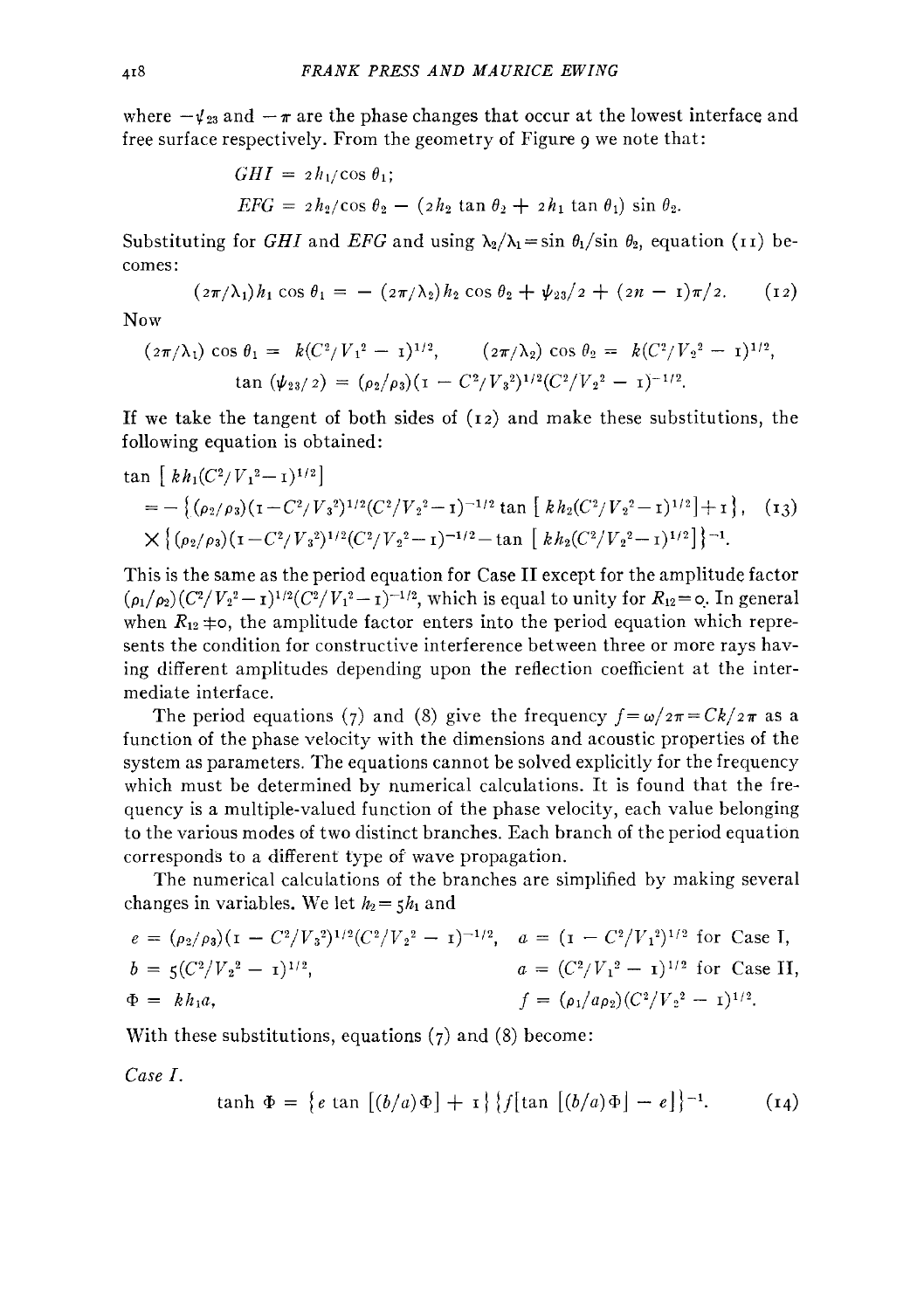*Case II.* 

$$
\tan \Phi = \{ e \tan \left[ (b/a) \Phi \right] + \tau \} \{ f[\tan \left[ (b/a) \Phi \right] - e \right] \}^{-1}.
$$
 (15)

The numerical procedure is to choose a value of  $C/V_1$ , thus determining a, b, *e*, and *f*. Approximate values of  $\Phi$  which satisfy (14) or (15) are obtained by successive trials. The correct value of  $\Phi$  is obtained from the intersection of the graphs of the right and left sides of the period equation plotted as functions of  $\Phi$ . Using the relationship  $kh_1 = \Phi/a$ ,  $kh_1$  and  $\gamma = h_1/\lambda_1 = (kh_1C)/(2\pi V_1)$  are readily obtained. The group velocity  $U = C + (k h_1) dC/d(k h_1)$  is determined by numerical differentiation.

The phase and group velocities of the first and second branches have been plotted as functions of  $\gamma$  in Figure 8. Branch I is obtained by calculating the smallest values of  $\Phi$  which satisfy equations (14) and (15) for a chosen sequence of values of  $C/V_1$ . Higher modes of Branch I, representing transmission at higher frequencies, can be obtained by taking successively larger roots for the given sequence of  $(C/V_1)$  values. For all modes of Branch I, however,  $\Phi \rightarrow o$  as  $C \rightarrow V_1$ , in such a manner that  $\Phi/a = kh_1$  remains finite. It can be seen from equations (7) and  $(8)$  that for the first branch, Case I grades continuously into Case II as  $C$ goes through  $V_1$  (the first term in both equations approaches the same limit as  $C \rightarrow V_1$ ).

The type of propagation represented by the first branch is now apparent. As C goes from  $V_3$  to  $V_1$  (Case II), the energy is distributed in the first two layers as multiply reflected rays which interfere constructively with each other. As  $C\rightarrow V_1$ , or as the frequency increases, the energy is drawn into the low-speed layer. For  $C < V_1$  (Case I) the propagation consists of multiply reflected rays confined to the low-speed layer. The energy for this case is concentrated in the low-speed layer and falls off exponentially with distance from the boundaries of this layer. If equation (3a) is substituted in the first boundary condition, it is found that  $A = -B$ , and  $\phi_1 = 2a \sinh(\eta_1 x) \exp[i(kx - \omega t)]$ . From equation (4) it is seen that the rates,  $\eta_1$  and  $\eta_3$ , at which the velocity potentials  $\phi_1$  and  $\phi_3$  decrease with distance from the boundaries of the low-speed layer, increase as  $C$  approaches  $V_2$  or as the frequency increases.

Branch II consists of two parts,  $A$  and  $B$ , both of which are obtained from equation ( $i_5$ ) (Case II) by determining the values of  $\Phi$  corresponding to a given sequence of values  $C/V_1$ , such that  $\Phi \rightarrow \pi$  as  $C \rightarrow V_1$ . In Branch IIA  $\Phi \geq \pi$  whereas  $\Phi \leq \pi$  for Branch IIB. Branch II represents a type of propagation for which the rays are confined to the first two layers. However, the functional dependence of phase and group velocity on frequency is essentially determined by propagation in the first layer. This can be seen by writing down the condition for constructive interference of rays confined to the first layer because of total reflection with a phase change of  $-\pi$  at the free surface and partial reflection at the intermediate interface.

$$
(2\pi/\lambda_1)h_1\cos\theta_1-\pi=2(n-1)\pi\quad n=1, 2, 3, \cdots. \hspace{1.5cm} (16)
$$